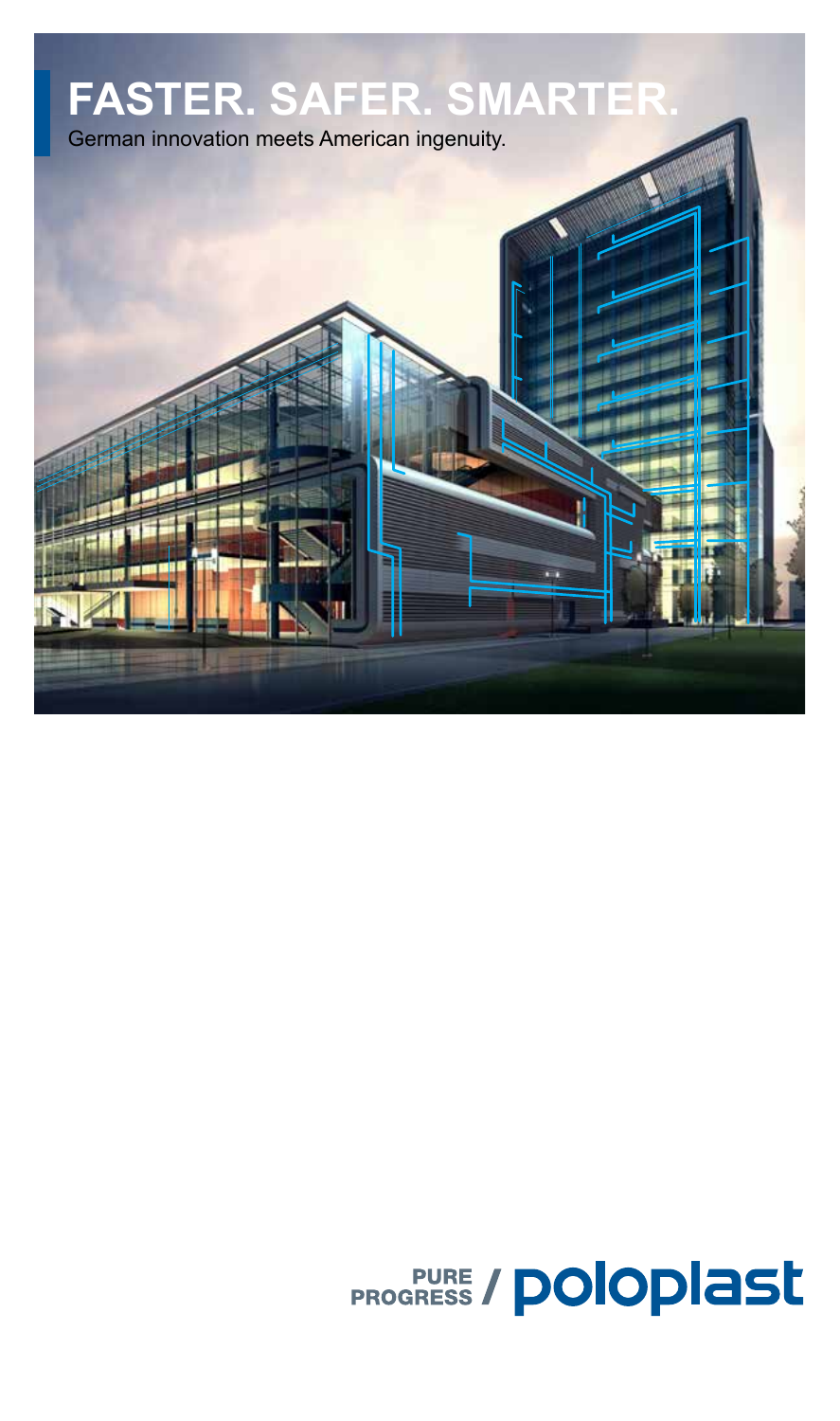## **THE ULTIMATE IN DURABILITY**

At long last, the innovative piping systems that changed the way the world supplies water are coming to America. POLOPLAST's five-layer, ductile polypropylene (PP-R) pipes and fittings ensure corrosion-resistant, hygienically pure water delivery systems that last decades longer than the competition. POLOPLAST pipes are lighter, stronger, and easier to install than traditional pipe systems. We're so sure of our quality that we offer a 10-year warranty on every product that we sell. The warranty even extends beyond the product, including incidental damage and replacement costs.

Contact POLOPLAST America today for technical specifications and a consultation on your next building project.

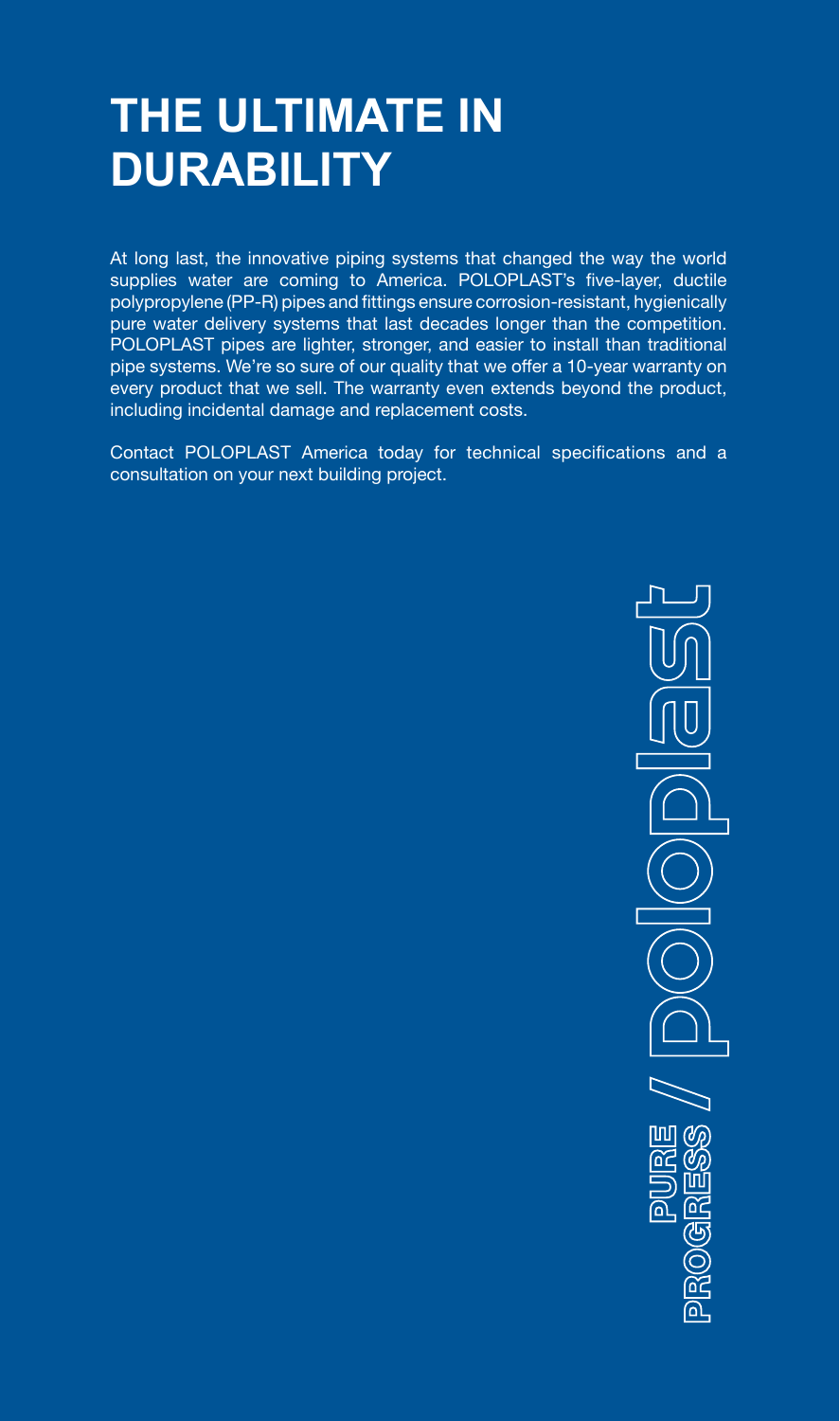## **WHY ENGINEERS LOVE POLOPLAST**



#### **IT'S FASTER TO INSTALL**

**IT'S EASIER TO INSTALL**

Fusion technology and the modularity of prefabrication makes installation times disruptively fast.

Heat-fused joints and an average weight 80% lighter than steel reduces strain and requires less equipment.

Purpose-engineered polypropylene delivers









### performance for decades after other materials fail.

**IT LASTS LONGER**

#### **IT'S MORE AFFORDABLE**

Superior materials and design cause construction and operation costs to drop significantly.

### **IT'S NATURALLY INSULATED**

The natural properties of polypropylene insulate our pipes from sound and heat transfer.

#### **IT'S VIRTUALLY LEAK-FREE** Decades of research result in the industry's most

reliable pipes and heat-fusion joints.



#### **IT'S ECO-FRIENDLY**

Our innovative PP-R piping system keeps water pure, contains no toxins or BPAs, and is 100% recyclable.



#### **IT SUPPORTS SUSTAINABILITY**

Our PP-R piping is corrosion- and scale-resistant, creating a lifetime of greater energy efficiency.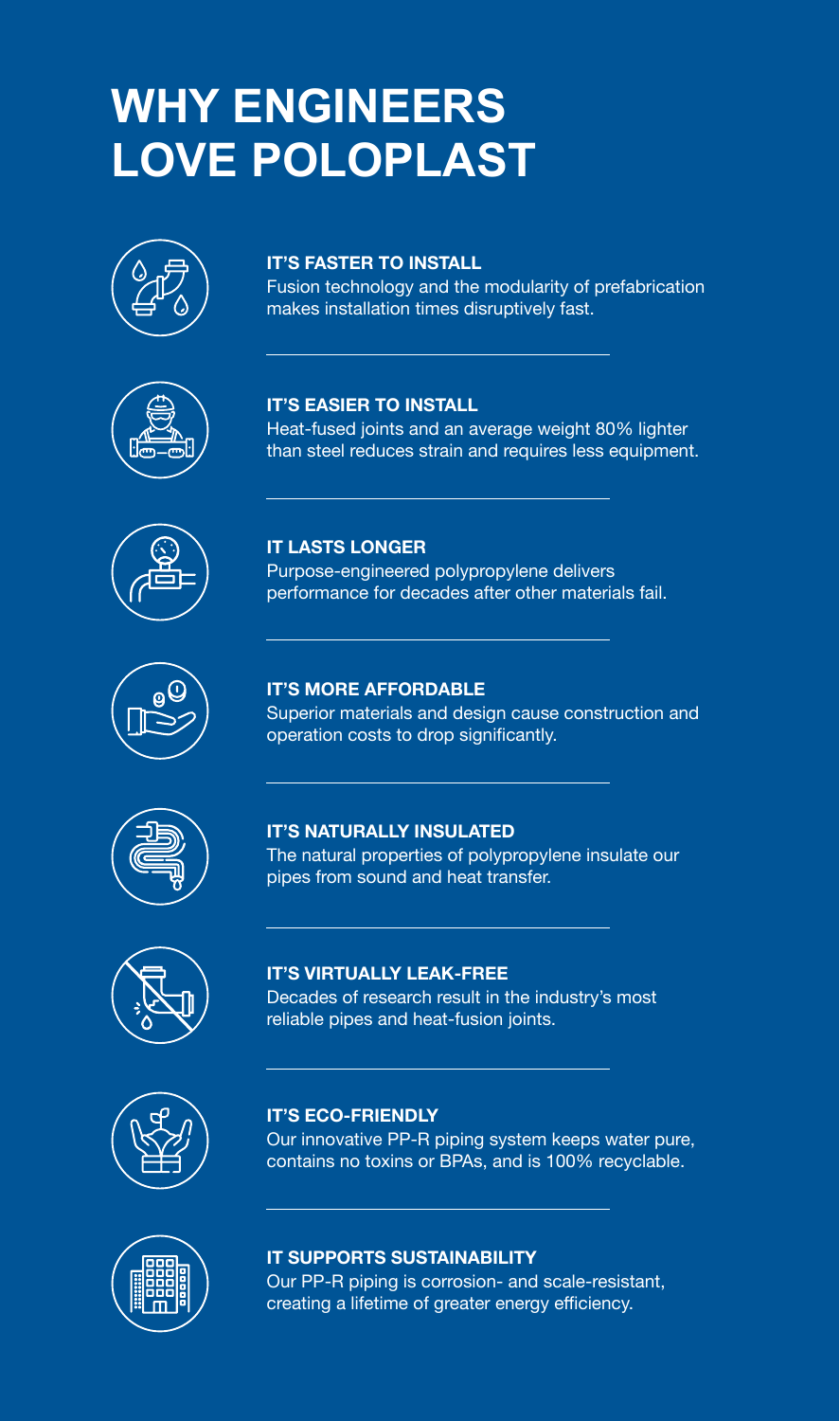

## POLOPLAST **MECHANICAL**

POLOPLAST is a world leader in supplying innovative polypropylene (PP-R) pipe systems specifically designed and developed for cooling, air-conditioning, and other mechanical applications. Thanks to the extra-durable material properties of our products, POLOPLAST resides at the leading edge of piping innovation. Our PP-R pipe system not only improves the quality of life and work environment for the people in the building, it also improves your workflow during the installation.

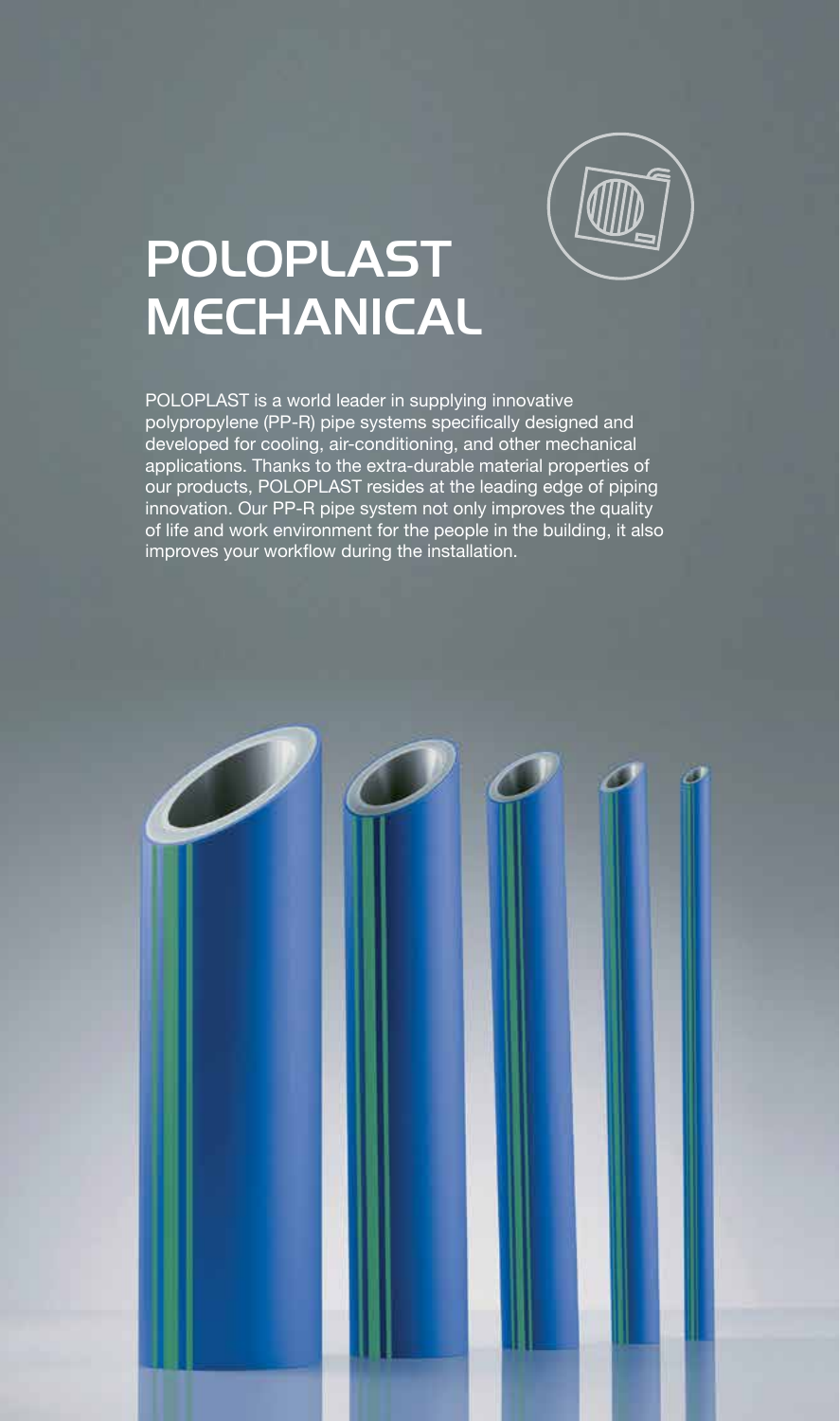## POLOPLAST UV



POLOPLAST knows that pipes exposed to outdoor UV radiation from the sun face special challenges. That's why we've created high-quality, five-layer composite piping systems specifically for outdoor installations. These pipes and fittings will hold up in the sun for decades with almost no maintenance or leakage. They are the perfect, durable solution for your outdoor water or irrigation systems.

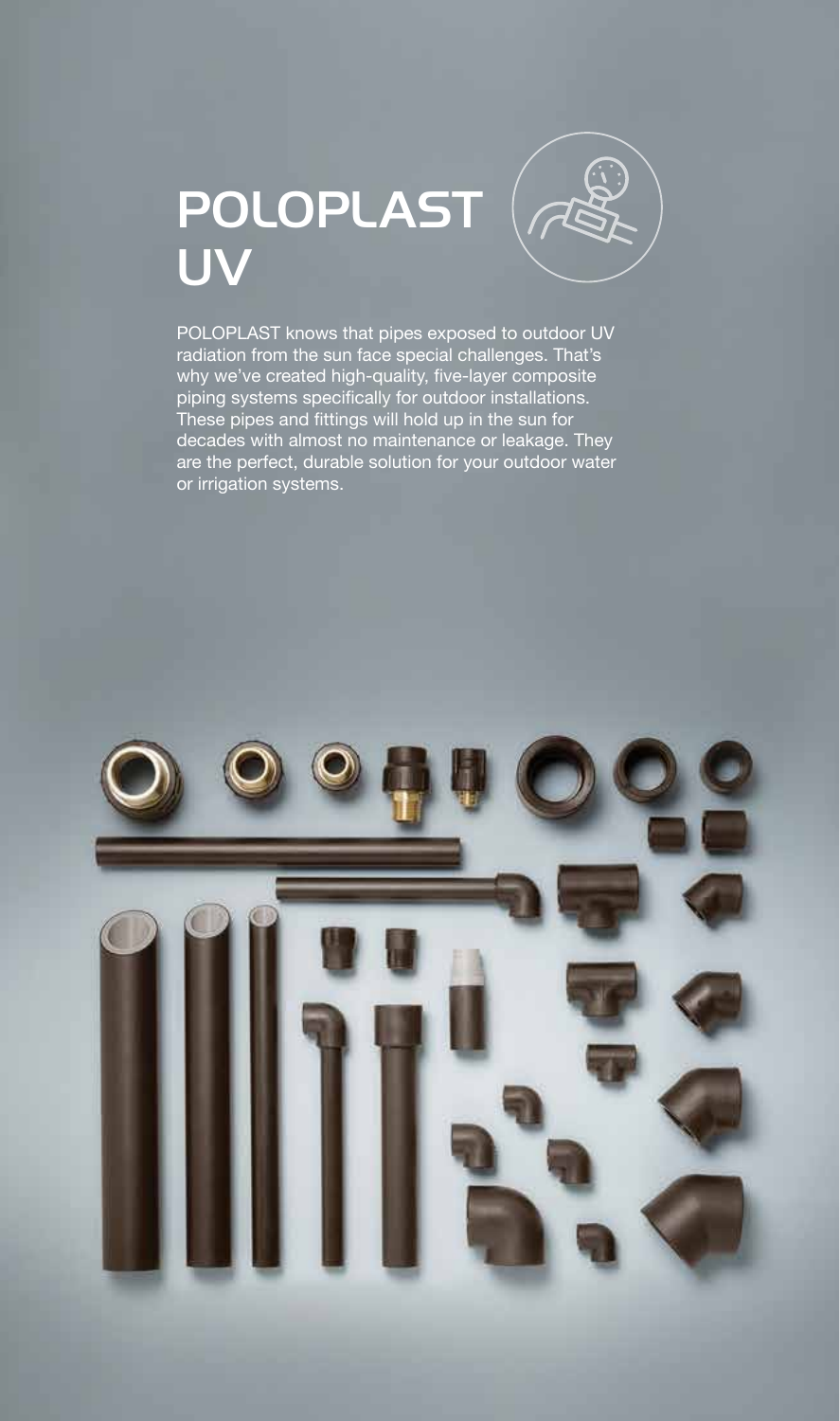### **GLOBAL RESIDENTIAL PROJECTS**



**CENTURY TRUMP TOWER**

Makati City, Phillippines

Product: Approx. 469,000 feet of POLOPLAST pipes and fittings Construction period: 2012–2017

Rising in the Philippines' most prestigious financial and commercial district is a name synonymous with unparalleled service, quality, and real estate. Trump Tower at Century City the country's most amenitized residential high-rise and Manila's newest landmark. The City of Makati, or "Modern Makati," is the undisputed financial, commercial, and social center of the Philippines.

### **CUTTING-EDGE HOTEL PROJECTS**

#### **AL HABTOOR CITY HOTEL**

Dubai, United Arab Emirates

Product: Approx. 131,000 feet of POLOPLAST pipes and fittings Construction period: 2012–2018

Habtoor Group built the largest integrated hotel complex in the Middle East, comprising a fivelevel podium, one 36-story tower, and one 25-story tower within a total GFA of 3,767,000 sq. feet.